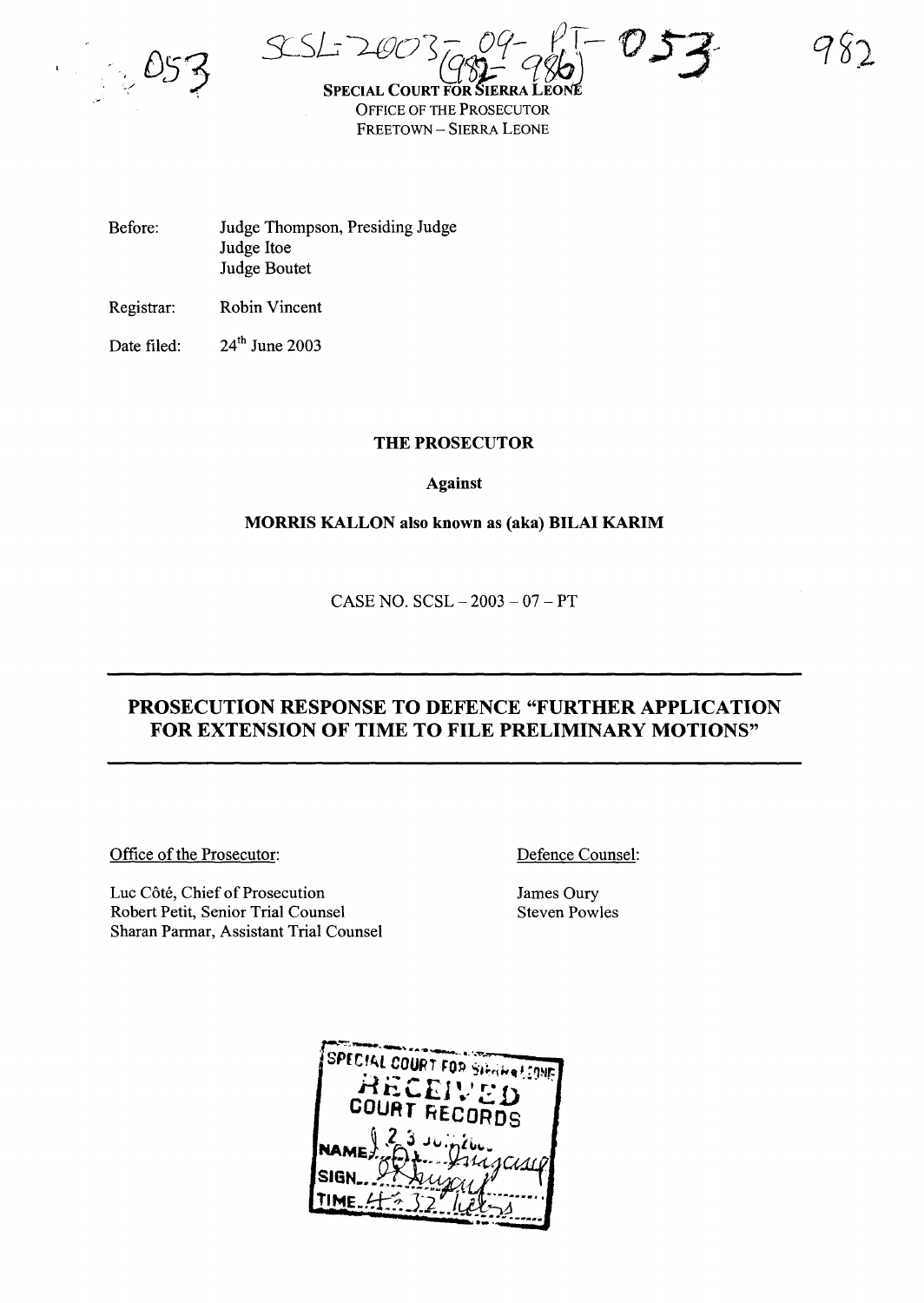

SPECIAL COURT FOR SIERRA LEONE OFFICE OF THE PROSECUTOR FREETOWN - SIERRA LEONE

#### THE PROSECUTOR

#### Against

MORRIS KALLON also known as (aka) BILAI KARIM

CASE NO. SCSL - 2003 - 07 - PT

# PROSECUTION RESPONSE TO DEFENCE "FURTHER APPLICATION FOR EXTENSION OF TIME TO FILE PRELIMINARY MOTIONS"

#### INTRODUCTION

The Prosecution submits that the Further Application of the Defence for an extension of time appears to: a) raise objections to an earlier Decision dated 14 June 2003 denying an extension of time, and b) state grounds in support of a further application for an extension of time. The Prosecution submits that objections to a decision should properly be raised within an appeal. The Prosecution further submits that those grounds alleged in support of the Further Application do not constitute good cause. However, should the Chamber grant an extension of time, the Prosecution submits that it be limited to the preparation and filing of the preliminary motion on the form of the indictment.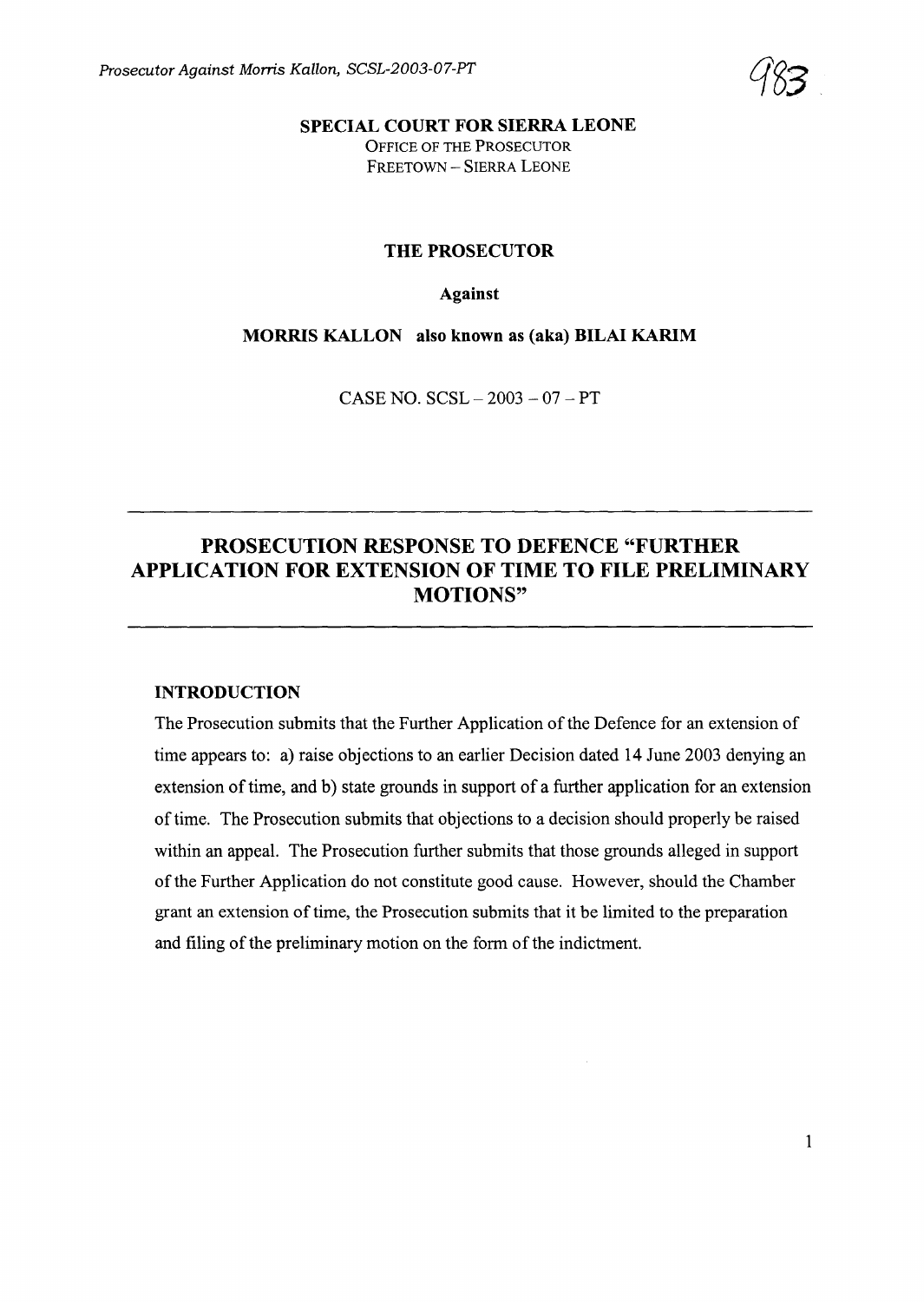1. On 16 June 2003, the Defence filed a "Further Application for Extension ofTime to File Preliminary Motions" (the **"Further Application").** In the Further Application the Defence:

(i) sought an extension of 21 days until 8 July 2003 to file preliminary motions and a motion on the form of the indictment;

(ii) stated that the Decision of the Trial Chamber dated 14 June 2003 (the "**Decision**") denying an earlier "Application for Extension of Time to File preliminary motions" (the **"Application")** overlooked arguments outlining circumstances which had yielded a lack of time and facilities for the preparation of the Defence of the Accused; (iii) reiterated and elaborated upon these circumstances, which were argued as constituting good cause to warrant an extension of time to file preliminary motions, in particular on the form of the indictment.

### **ARGUMENT**

### **I. Issues more properly raised within an Appeal**

- 2. From a reading of the Further Application it appears that the Defence is using the instant application to respectfully question the Decision on the initial application as well as bring additional arguments in support of a Further Application.
- 3. The Prosecution submits that all arguments regarding due consideration given by the learned Judge in the Decision to the logistical constraints mentioned in support of the original Application, and elaborated upon in the instant Further Application, should properly be addressed within the context of an Appeal. Therefore, the Prosecution submits that it would be improper to address such issues herein.

### **II. Arguments in support of the Further Application do not establish good cause**

4. The Prosecution submits that the following arguments raised by the Defence in support of the Further Application do not constitute good cause: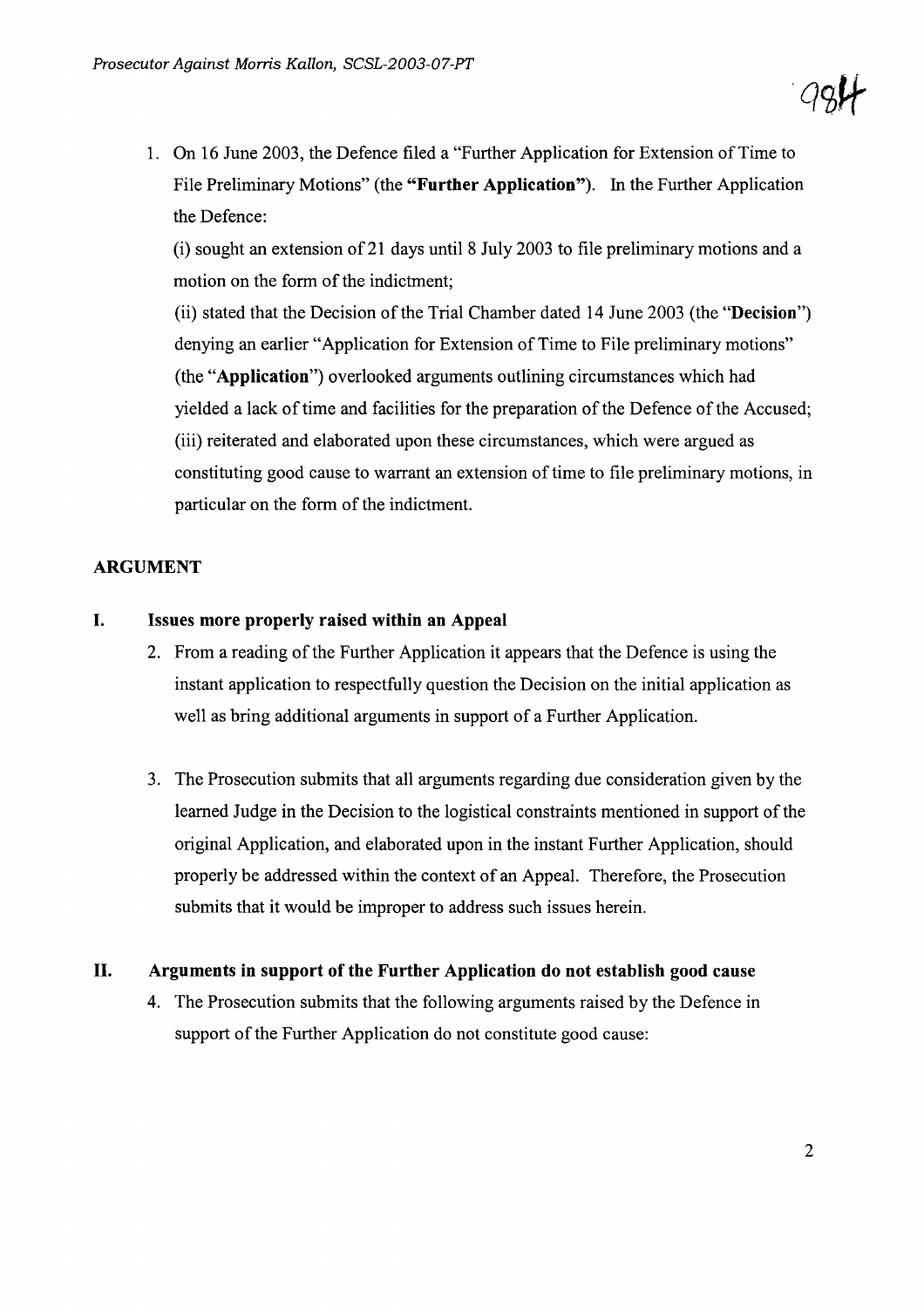- 985 i. Inadequate meeting time with the Accused: While in agreement with the right of the Accused to meet with Defence counsel and prepare his defence, the Prosecution reiterates its submission that the preparation of preliminary motions does not require such extensive contact with the Accused as alleged in paragraphs 3 and 4 of the Further Application;
- ii. In-depth review of disclosure materials: The Prosecution reiterates its submission that as indicated by practice at the International Tribunals, which provides for prosecutorial disclosure *after* preliminary motions have been filed, an in-depth review of disclosed witness statements by Defence counsel and the Accused is not required to the degree maintained by the Defence for the preparation of preliminary motions;
- iii. Absence of finalized remuneration for Defence counsel: Although the Prosecution agrees that Defence counsel should be properly remunerated in a timely manner, the Prosecution submits that this factor can not be considered as good cause warranting an extension of time;
- iv. Physical distance between Defence and Accused: International Tribunals are characterized by the assignment of Defence counsel removed from the seat of the Tribunal prior to trial, therefore, the Prosecution submits that difficulties inherent to this model can not of themselves constitute good cause; and
- v. Collaboration amongst Defence counsel: While in agreement that this should be encouraged, the Prosecution submits that maintenance of broader Defence coordination could potentially yield undue delays if not reasonably monitored, especially since Defence counsel are located in different countries.

### **III. Argument in favour of granting a reasonable extension of time**

4. The Prosecution notes that the Defence chose to utilise its imparted delay in this case to file two separate motions regarding jurisdiction (See *The Prosecutor against*